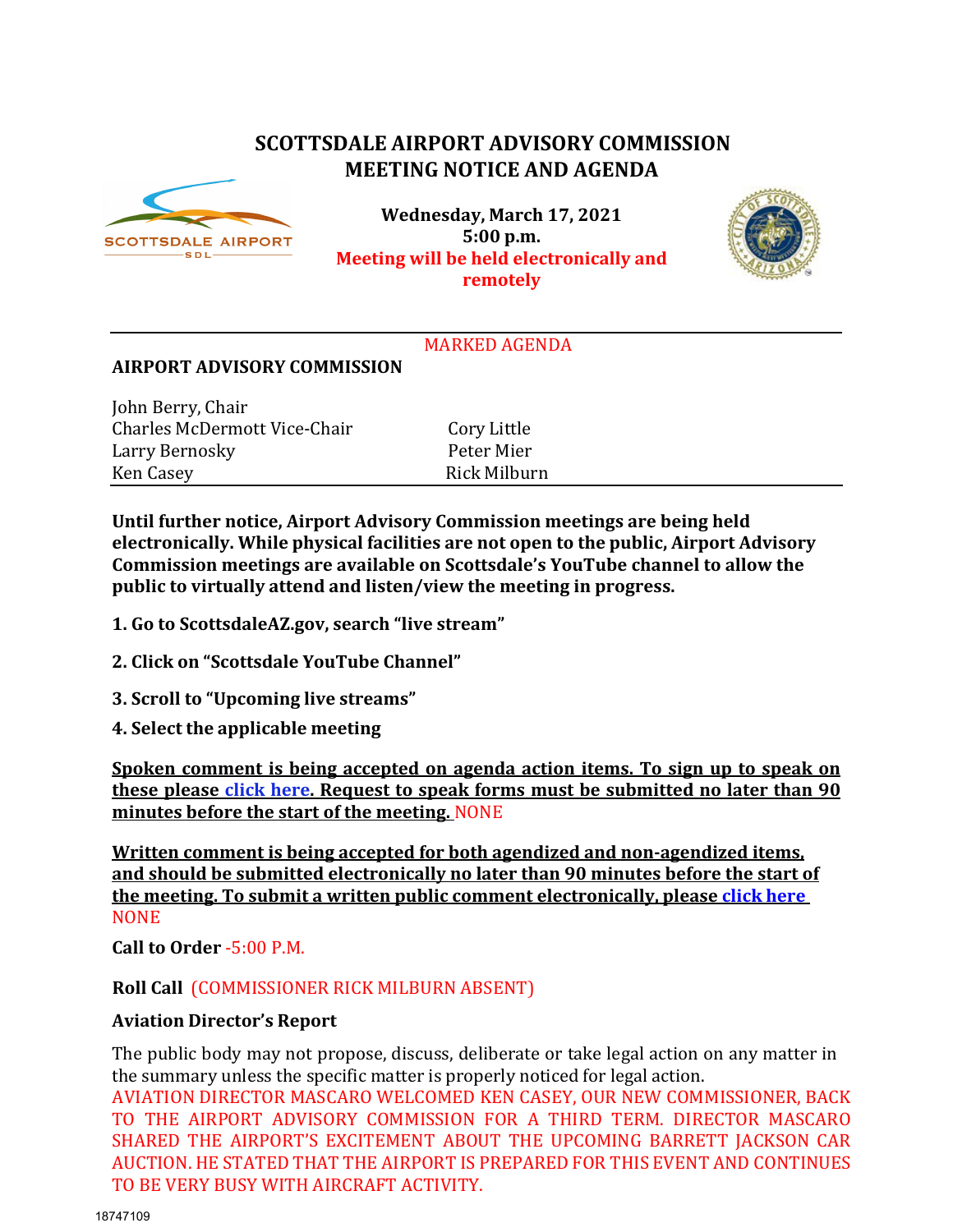# **Approval of Minutes**

Regular Meeting: February 17, 2021 COMMISSIONER BERNOSKY MADE A MOTION TO CHANGE THE FEBRUARY 17, 2021 MEETING MINUTES TO REFLECT CHAIR BERRY OPENING THE MEETING INSTEAD OF COMMISSIONER BERNOSKY. COMMISSIONER MIER SECONDED THE MOTION WHICH CARRRIED 6/0 WITH CHAIR BERRY, VICE-CHAIR MCDERMOTT, COMMISSIONERS BERNOSKY, CASEY, LITTLE AND MIER VOTING IN THE AFFIRMATIVE WITH NO DISSENTING VOTES.

# **REGULAR AGENDA ITEMS 1-6**

**How the Regular Agenda Works**: The Commission takes a separate action on each item on the Regular Agenda

- 1. Discussion and input regarding Financial Report for January 2021. Staff contact: Carmen Williams, Aviation Finance & Administration Manager, 480-312-8475, [cawilliams@scottsdaleaz.gov](mailto:cawilliams@scottsdaleaz.gov)
- 2. Discussion and input regarding the Monthly Construction Report Staff contact: Chris Read, Assistant Aviation Director-Operations, 480-312-2674, [cread@scottsdaleaz.gov](mailto:cread@scottsdaleaz.gov)
- 3. Discussion and input regarding Monthly Operations Report Staff contact: Chris Read, Assistant Aviation Director-Operations, 480-312-2674, [cread@scottsdaleaz.gov](mailto:cread@scottsdaleaz.gov)
- 4. Discussion and input regarding Public Outreach Programs and Planning Projects Staff contact: Sarah Ferrara, Aviation Planning & Outreach Coordinator, 480-312-8482, [sferrara@scottsdaleaz.gov](mailto:sferrara@scottsdaleaz.gov)
- 5. Administrative report from the Aviation Director, or designee, regarding the status of pending aviation-related items. Staff contact: Gary P. Mascaro, Aviation Director, 480- 312-7735, [gmascaro@scottsdaleaz.gov](mailto:gmascaro@scottsdaleaz.gov)
- 6. Discussion and possible action to modify the Airport Advisory Commission Meeting Schedule and Commission Item Calendar. Staff contact: Gary P. Mascaro, Aviation Director, 480-312-7735, [gmascaro@scottsdaleaz.gov](mailto:gmascaro@scottsdaleaz.gov) COMMISSIONER MIER MADE A MOTION TO CANCEL THE APRIL 21, 2021 AIRPORT ADVISORY COMMISSION MEETING AND TO SCHEDULE A SPECIAL MEETING ON APRIL 7, 2021. COMMISSIONER BERNOSKY SECONDED THE MOTION WHICH CARRIED 6/0 WITH CHAIR BERRY, VICE-CHAIR MCDERMOTT, COMMISSIONERS BERNOSKY, CASEY, LITTLE AND MIER VOTING IN THE AFFIRMATIVE WITH NO DISSENTING VOTES.

# **Future Agenda Items -**NONE

Discussion and possible action to add Commissioner requested item on a future agenda.